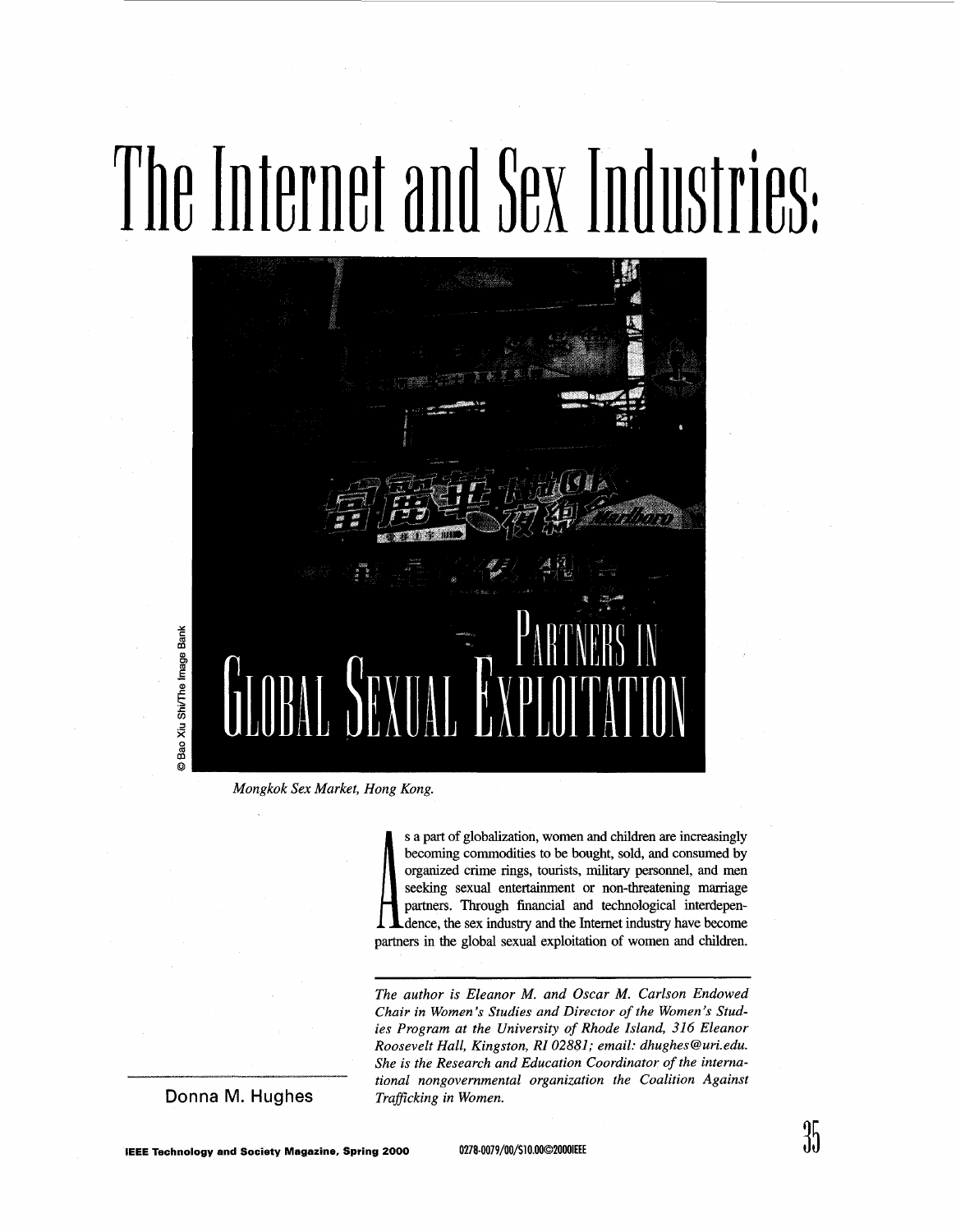Those with power are using new information technologies to expand their capacity to exploit women and girls throughout the world.

## **INDUSTRIALIZATION AND GLOBALIZATION OF SEXUAL EXPLOITATION**

The sexual exploitation of women and children and the **traf**ficking of women for purposes of prostitution have existed for all of recorded history, but the escalation and "industrialization" of sexual exploitation are less than a few decades old. The sex industry, as defined in this article, is the collection of legal and illegal, single and multi-party operations that profit from the selling of women and children through trafficking, organized prostitution and/or pornography.<sup>1</sup>

The trafficking of women and girls has reached crisis proportions around the world. Each year, an estimated four million people, mostly women and girls, are trafficked throughout the world and one million children are trafficked into local and international sex industries  $[1]$ . The selling of young women into sexual bondage has become one of the fastest growing international criminal enterprises, earning traffickers an estimated US\$6 billion per year *[2].* Recently, **U.S.** Secretary of State Madeline Albright met with fourteen women Foreign Ministers to draft a letter of concern about the increased trafficking of women [3] and First Lady Hilary Clinton has made public condemnations of this growing trade [4], [5].

Sexual exploitation, as defined in this article, refers to all practices by which a person achieves sexual gratification or financial gain through the abuse or exploitation of a woman or child by abrogating her human right to dignity, equality, autonomy, and physical and mental well-being. Around the world today, women and children are increasingly vulnerable to sexual exploitation when they are refugees or migrants and when they are suffering from the effects of poverty, racism, and caste systems. Women and children are compelled into sex industries by varying degrees of violence, ranging from prior victimization and lack of economic alternatives, to deception, debt bondage, and enslavement. Under these conditions, women and children are increasingly becoming commodities to be bought, sold, and consumed by organized crime rings, tourists, military personnel, and men seeking sexual entertainment or nonthreatening marriage partners.

Much of this article will focus on the United States, as this country is mainly responsible for the industrialization of prostitution and pornography, either in the **U.S.** or in prostitution centers spawned by demand from U.S. military personnel. The United States is also the main home of the Internet pomography industry. In the United States, the modem sex industry had its origins in the 1950s and 1960s, and has steadily expanded since then. Currently, it is in a steep growth phase, and is meeting with little effective resistance from communities and lawmakers. The growth and industrialization of the sex industry is based on *de jure* legalization through liberalization of laws regulating prostitution and pornography and *de facto* legalization through wide scale tolerance of men's sexual abuse and exploitation of women and children in organized forms.

Technology has given the sex industry new means of exploiting, marketing, and delivering women and children as commodities to male buyers. Usually when a new technology is introduced into a system of exploitation it enables those with power to intensify the harm and expand the exploitation. The growth and expansion of the sex industry is closely intertwined with new technology. In the early years it followed new technological innovations, later it assisted the public adoption of new technology, and recently, the success of technology is dependent on the sex industry. The Internet as a communications medium would exist without the sex industry, but the *Internet industry* would not be growing and expanding at its present rate without the sex industry. According to an exhibitor at the 1998 Adultdex, a trade show for the Internet sex industry, "The whole Internet is being driven by the adult industry. If all this [referring to products at a sex industry trade show] were made illegal tomorrow, the Internet would go back to being a bunch of scientists discussing geek stuff in email" [6].

The Internet industry does not like to admit how much it is being supported by the sex industry, but a few indicators are revealing.

- The sex industry is among the top five groups buying state-ofthe-art computer equipment [7].
- **Sex industry businesses were** the first to buy and use expensive T3 phone lines that transmit compressed, high-resolution images **[8].**
- One of the largest Internet companies in the world, Digex, whose largest customer is Microsoft Corporation, has a sex industry site as its second largest customer [9].
- One of the Web site designers who works at a large sex industry Web site, described his work as a "dream job" because any new technology was available for the asking [10].

In 1998, US\$lbillion was spent online on "adult content," 69 percent of the total Internet content sales [11].

### **SEX AND INTERNET INDUSTRIES: PARTNERS IN GROWTH AND DEVELOPMENT**

In 1994, Netscape, with its multi-media capabilities, initiated a

*<sup>&#</sup>x27;Although there is sexual exploitation of men in gay pornography and pmstitution, this paper will focus exclusively on the sexual exploitation of women and children.*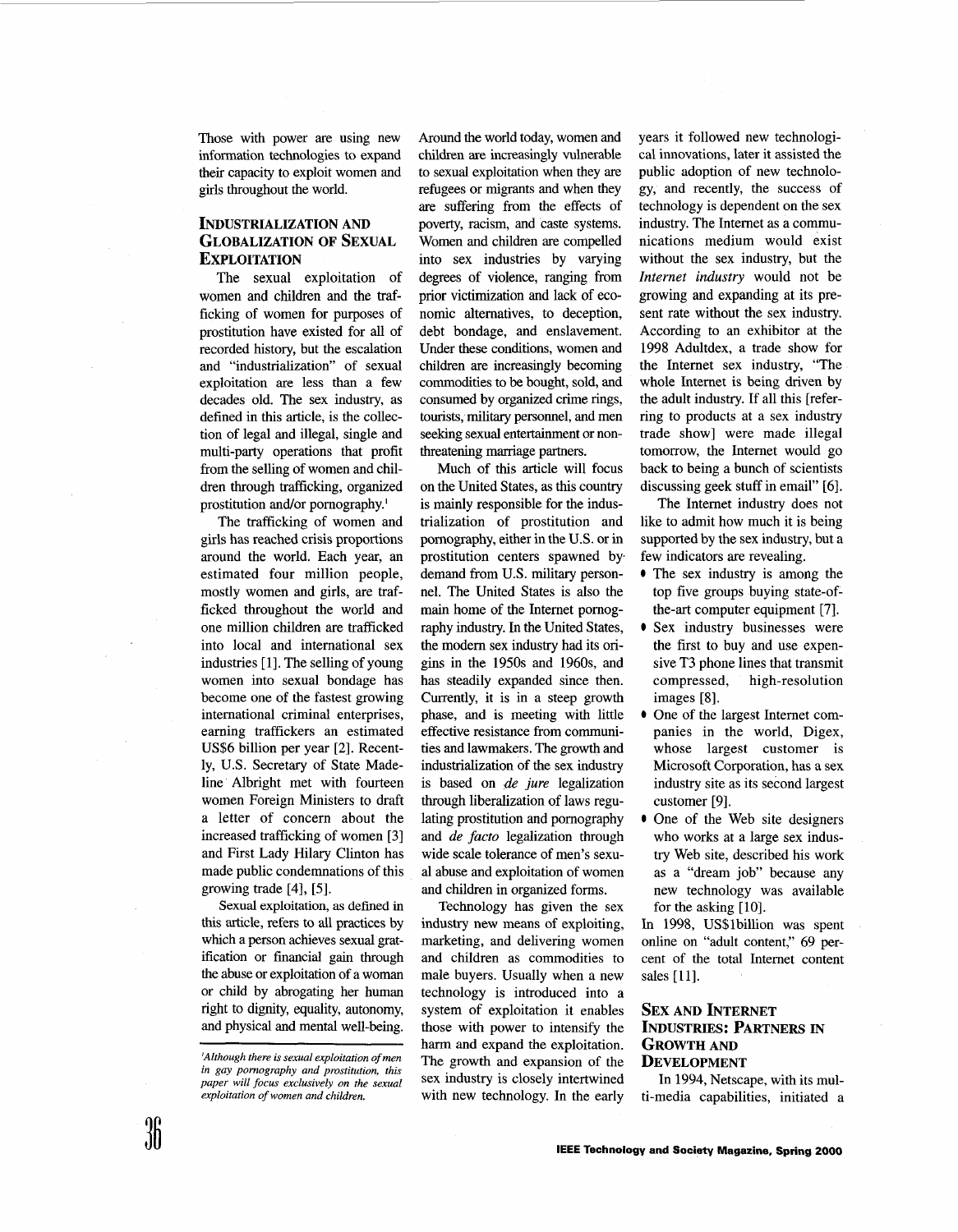<span id="page-2-0"></span>new and popular information transmission medium-the World Wide Web. From the beginning, those in the sex industry saw the potential of the Web, and the Internet industry encouraged the sex industry to use the Web. The first web-based prostitution business, A Personal Touch Services, from Seattle, WA, U.S.A., appeared in late September, 1994 [12]. In late 1994, Brandy's Babes, a Phoenix, AZ, prostitution service also started advertising on the Web. The Internet Business Journal described this site as the most significant Internet marketing innovation of 1994 [13].

At the beginning of 1995, there were 200 businesses on the World Wide Web selling "erotica services" and products [13]. By mid-1995, strip clubs set up advertising Web sites. They featured pornographic photos of strippers and women engaged in **types** of legal prostitution offered at that club, such as conch dancing, table dancing, shower shows, and dominatrix acts [14]. In August 1995, a search on Yahoo found 391 listings under "Business and Economy: Companies: Sex" for phone sex numbers, adult CD-ROMS, X-rated films, adult computer software, live videoconferencing, prostitution tours, escort services and mail-order-bride agencies. **A** year later, in August 1996 there were 1676 listings ?a four fold increase in one year [15].

Mainstream publications from the sex industry quickly moved to the Web. Playboy made its debut in 1994. Its content on the Web is designed to appeal to a younger, wealthier audience, the majority of which (75 percent) do not subscribe to the print Playboy magazine [16]. In 1996, Playboy magazine's site was the eleventh most visited site on the Web [17]. In 1997, the site generated US\$2 million in advertising revenue. Many of Playboy's online advertisers are exclusive to the Web and do not buy advertising in the print publication [16]. In April 1996, when Penthouse went online, its web site recorded the highest number of visits for publication sites on the Web [ 181.

Organized prostitution tours from the U.S. started appearing on the Web in Spring 1995. Intemational travel and tourism are components **of** globalization. **A** type of tourism, engaged in almost exclusively by men, is prostitution tourism, whereby men from wealthy countries in North America, Europe, and Asia travel to wellknown sex industry centers in order to buy women and children in prostitution. Alan J. Munn, from New York City, advertised group prostitution tours to the Dominican Republic and Nevada, U.S.A. on the Web in Spring 1995. Calling himself PIMPS 'R' US, he offered four days and three night trips to a "wonderful setting" which includes "many female prostitutes." A tour guide on the trip provided "practical information about how to find and deal with prostitutes and how to arrange group orgies." On one night, courtesy of the tour, "oral sex (fellatio) is provided by an attractive female whore chosen by the tour guide." His tour packages also included instruction in html, so the men could use the tour as a tax deduction [19].

Advertisements for prostitution tours to Asian, European, and South American locations soon followed. "Tropical Paradise Vacations" to Central America and the Caribbean were advertised for "single men." An advertisement for Erotic Vacations to Costa Rica quoted a price, which included double occupancy rooms and intracountry flights, booked for two. Men were told that "Your companion [a euphemism for prostitute] will meet you at your hotel..." If the tourise choses [sic] a longer tour his "companion" was changed half way through the trip, so the man could buy two women on the longer prostitution tours [20]. In early 1998, Pakistani pimps were advertising on the Web for "Pakistan Dating Services" in The Diamond Market in Lahore [21].

Individual men, upon returning from their prostitution tours and business trips, use Intemet newsgroups, such as alt.sex.prostitution, to post information on where to go to buy women and girls in prostitution in hundreds of cities through out the world. Their writings reveal cruel, racist, misogynist attitudes and treatment of the women and girls they bought on their trips. Numerous accounts by human rights groups have revealed that many women and girls are literally enslaved in the sex industry. The men's writings reveal that they know, accept, and exploit women and girls held in sexual slavery [22]. In writings on this newsgroup, establishments where women and girls are enslaved are recommended for men who perpetrate sadistic sexual violence [23].

Another global enterprise premised on men's search for compliant, non-threatening women is the mail-order bride business. Bride traffickers advertise their forms of sexual exploitation through catalogues on the Intemet. For a fee they offer to assist men in finding a "loving and devoted" woman whose "views of relationships have not been ruined by unreasonable expectations." The women advertised on the Internet are "known to be pleasers and not competitors. They are feminine, NOT feminist." One of the first mail-order-bride catalogs on the Web, Asian Bride Magazine, appeared in mid-1995 [24]. Many of the international "introduction services," as the agencies often call themselves, specialize in women from certain regions of the world: Latin America, Southeast Asia, the former Soviet Union, and even, Africa [251.

Internet technology enables Web pages to be quickly and easily updated; so mail-order-bride agents update their selection of women weekly. The Internet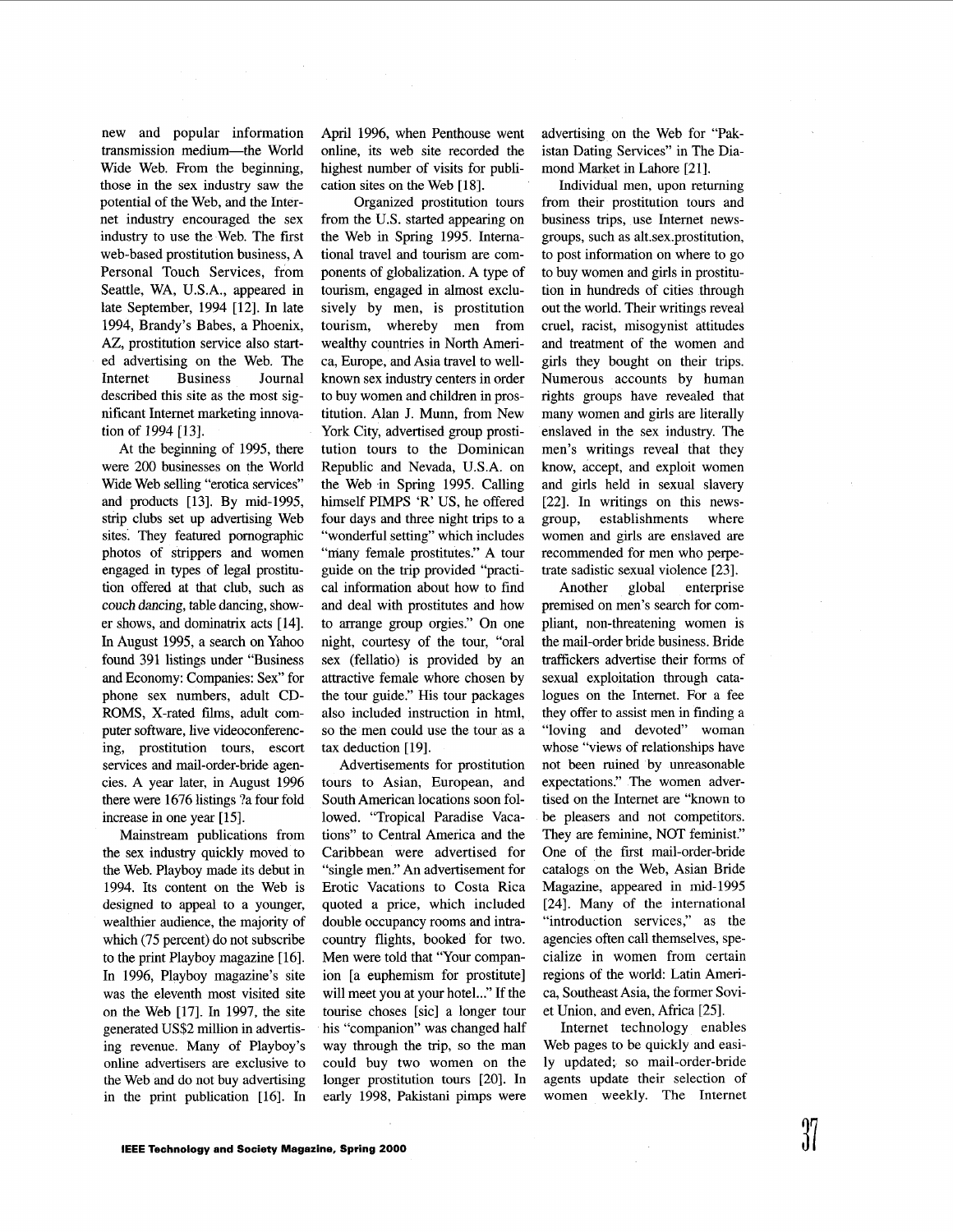reaches a global audience faster and less expensively than any other media. One mail-order-bride agent explained why he preferred operating on the Internet, "So when the World-Wide Web came along, I saw that it was a perfect venue for this kind of business. The paper catalogs were so expensive that the quality was usually very poor; but on the Web you can publish high-resolution full-color photos which can be browsed by everyone in the WORLD" [25].

One of the sources of many mail-order-brides for men in the U.S. is the Philippines. Each year, due to poverty and lack of employment opportunities, 19 *000* women leave the Philippines, either as migrant laborers or mail-orderbrides. Some mail-order-bride agents operating out of the U.S. include young teenage girls in their catalogues on their Web sites. One agent offering women and girls from the Philippines complained that the U.S. govemment "won't give a visa to a bride under age sixteen." In his catalog of potential brides there were 19 girls under 17 years of age; one named Hazel was 13; another, Eddy Mae was 14 [26].

In March 1999, the United States Immigration and Naturalization Service (INS) reported that there were over 200 mail-orderbride agencies operating in the U.S. with the number rapidly increasingly. Each year, 4000 to 6000 women, mostly from the Philippines or the new independent states (NIS) of the former Soviet Union, are brought to the U.S. through mail-order-bride agents. The U.S. government is starting to do more investigation of bride agents out of concem that women from the bride trade are vulnerable to exploitation and violence [27].

In late Spring 1995, live videoconferencing, a technology that enables live person-to-person video and audio transmission was introduced to the Internet [28]. By late 1995 the new video technology was delivering strip shows and live sex shows to buyers over the Internet [29]. The electronic merger of pornography and prostitution had arrived. Either by keyboard or telephone the buyers could communicate and direct the sex shows taking place in another state, or even another country or continent. One of the first live videoconferencing sex industry sites was Virtual Dreams, running off the CTSNET server in San Diego, CA. The site advertised itself as follows: "Virtual Dreams uses cutting-edge technology to bring you the most beautiful girls in the world. Using our software and your computer, you can interact real time and one-on-one with the girl of your dreams. Ask her anything you wish-she is waiting to please you!" [30].

Most of the owners of sex industry sites with live-sex shows moved to the Internet from phone-sex operations [IO]. One advantage they had was money for the capital investment. For example, the Internet Entertainment Group (IEG), owned by Seth Warshavsky who had a phone sex business, invested US\$3 million in computers and communications equipment to start up his Web site.<sup>2</sup> In interviews, online live-sex show promoters claim that men talking to and buying women over the Internet is just a step up in the distanced interactivity of audio prostitution created by phone sex lines. They say they have **an** advantage in understanding how to create and market long distance sexual exploitation. In creating shows they say they think in terms of action and response, creating "free-floating, computer-facilitated, user-directed fantasy." They also know that buyers on the end of the phone or computer supply the most

*'That amount includes 12 SGI servers, 12 Pentium-based video servers, two Oracle servers for credit card pmcessing, two T3 connections and 48 PCs for point to point videoconferencing and long distance telephone billing [IO].* 

important component—the ejaculation [10]. According to the Internet Entertainment Group, in 1997, the buyers for live strip shows are 90 percent male, 70 percent living in the United States, and 70 percent are between ages 18 and 40.<sup>3</sup>

The Internet industry thrives on the sex industry and looks to it for innovation. Technicians from the Internet sex industry have developed new techniques to deliver high quality multimedia. In November 1996, Warshavsky of **IEG** announced a new video transmission technique called push video. This development made it possible to view streaming video without downloading and installing special software.

In 1997, entrepreneurs looking to the Web as a site of future investment were told by mainstream computer industry advisors to use sex industry sites as their guide. "If you haven't visited a pornography Web shop in a while, you should. It will show you the future of online commerce.. .Web pomographers are the most innovative entrepreneurs on the Internet" **[31].** In May 1999, New York New Media Association, The Industry Standard-The Newsmagazine of the Internet Economy and Sun Microsystems sponsored a seminar entitled "The Frontier of Business and Technology: What You Can **Learn** from the Online Sex Industry." Presenters talked about how "the online sex industry drives innovation," such as credit card transaction technology, methods for streaming multimedia content, and new business models [32].

The sex industry has developed many of the ways of doing business over the Internet. Privacy, security, and fast payment transactions are necessary elements for the sex industry to sell over the Intemet. Men are usually secretive about their exploitation of women and children and one of the factors in the

*<sup>&#</sup>x27;This data comes from credit card companies [lo].*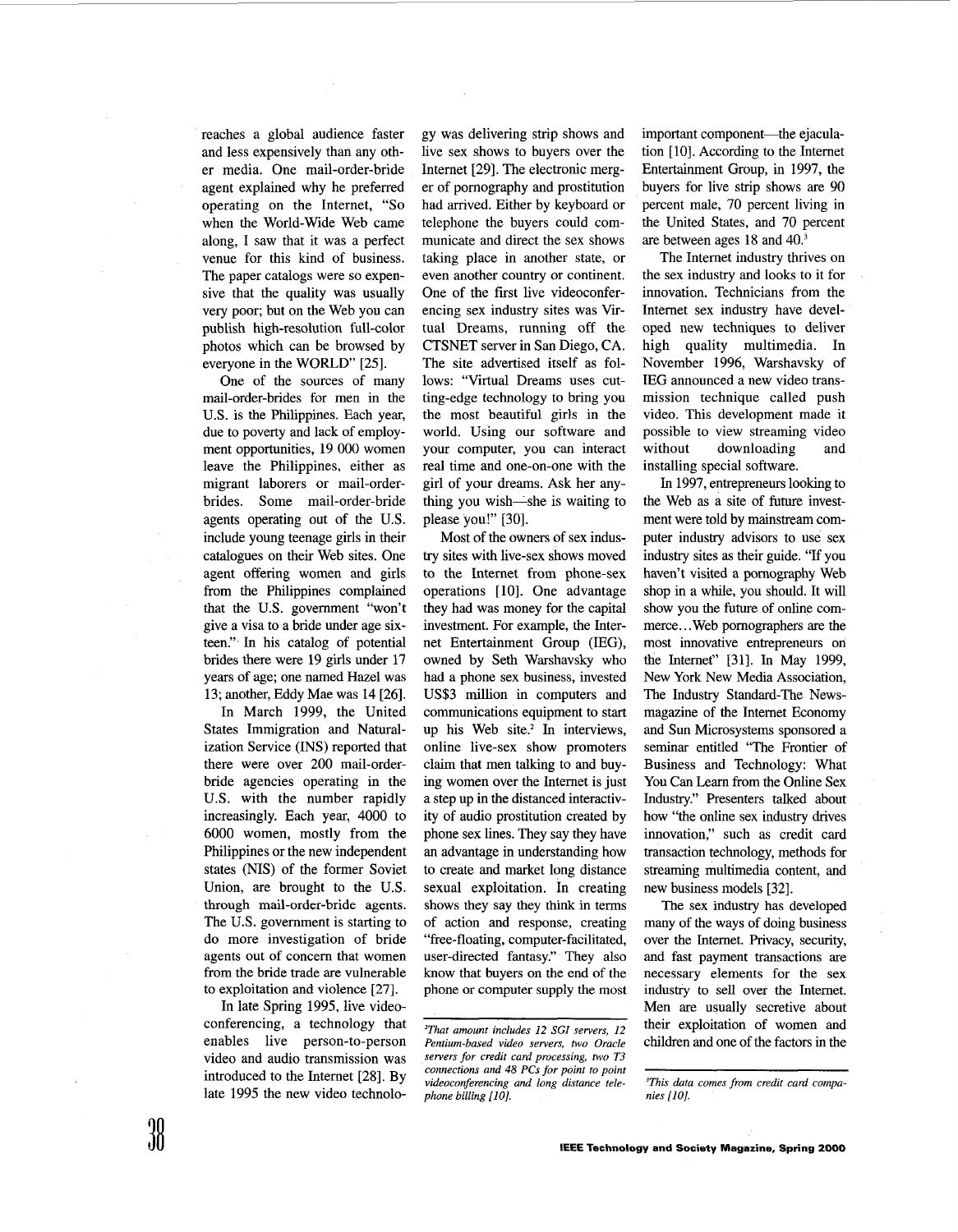success of the online sex industry has been men's ability to download pornography or engage in online prostitution from the privacy of their homes or offices. The pimps of the sex industry also depend on men's impulse buying, so quick financial transactions are crucial for their profits. Sex industry businesses were on the leading edge of online payment schemes with credit cards. At the beginning of 1995, only a few sites were accepting credit card payments by email. In early 1996, Warshavsky's Internet Entertainment Group introduced "ecommerce software," which provided buyers with fast, secure, online credit card transactions [33].

The Internet sex industry is also leading the way in Web database management. Many of the sex industry sites have tens of thousands of images and video clips, which need to be organized in multiple and easily accessible ways. Lapis Labs in Tuscon, Arizona is an example. **As** of early 1998, Lapis Labs operated 25 sex industry web sites which contained 150 000 images, 1000 downloadable Quick Time videos and 700 RealVideo live videos, and received 15 000 to 30 000 buyers each day. The owners say, "If it's legal, we have it. There's some material that **I** personally find repulsive, but not everyone has the same tastes." This site has a sophisticated search engine that enables the buyer to search images and film clips by gender, sexual act, number of people in scene, race, and hair-color attributes that form the bases for popular racist and sexist stereotypes used in the sex industry. In interviews, the cofounder of Lapis Labs refuses to give his name, claiming he likes to be known "as a technology company rather than a sex company" [9].

The close connection between the sex industry and the Internet industry and the lack of regulation of the Internet has allowed many unethical practices to occur. For

example, some of the most violent and degrading pornographic Web sites use techniques to keep the viewer trapped on that site. Some pornographic Web sites remove the standard navigation tool bar to make it difficult to leave a site. Others disable the Browser commands, such as "back," "exit," or "close," that are needed to get off the Web site. Whenever the viewer clicks on one of these escape commands, another pornographic Web site opens on the screen, leading to an endless number of Browser windows opening on the screen, with no way to close them. In some cases, the only way to end the trap is to shut down the computer, without closing applications, or following normal shutdown procedures. **A**  sampling of 35 pornographic Web sites found that 34 percent were designed to make it difficult to leave [34]. Internet Service Providers have made no move to stop this type of unethical activity.

Over the past six years, the sex industry and the Internet industry have been linked in their expansion and development. Technology historians point out that the sex industry is often the first to adopt new technology and open up new areas, and eventually, mainstream businesses take over. Unfortunately, the sexual exploitation of women and children continues at the new expanded level and doesn't subside as the technology becomes mainstream and is adopted by mainstream commercial operations.

# **SEX INDUSTRY REVENUE ON THE INTERNET**

Although some portions of the sex industry are legal in some countries, the majority of activities of buying and selling women and girls by traffickers, pimps, male buyers, and pornographers are illegal in most countries. Therefore, determining the actual revenue generated by the sex industry is difficult. It can be assumed that most figures refer only to the legal

sector of the sex industry, the smallest portion, and don't include the money made illegally through the sale of women in illegal brothels, massage parlors, and the street, or the sale of illegal materials, such as child pornography. Internationally, it is estimated that the sex industry makes at least \$20 billion a year [35]. In 1996 Americans spent more than US\$9 billion on pornographic videos, peep shows, live sex shows, pornographic cable programs, pornographic magazines, and computer pornography. That amount is more than many other entertainment industries, such as film, music, and theater. To give some further context, US\$9 billion, according to War on Want, is enough to provide debt relief for the world's 20 poorest countries [36].

Estimates of the number of sex industry sites and the amount of money being made on the Internet vary. Analysts do agree that a lot of money is being made and the rate of growth is exponential. According to David Schwartz, a phone sex business operator who switched to the online sex business, "The Internet is where the big money is right now"[6]. Sex industry sites on the Internet draw a lot of traffic and are highly profitable-established sex industry sites can expect to make from 50 to 80 percent profits [7].

In 1996, one report estimated that the Web had 600 commercial pornography sites, which were expected to generate revenues of **US\$51.5 million [17]. Popular sex** industry sites, such as the one run by Danni Ashe, a former stripper, sells pornographic videos, digital images, magazines, and video peep shows. In mid-1996 her site was visited 1.5 million times per day and was expected to bring in US\$1.2 million in 1996 [17].

In 1997, an Internet magazine reported that there were 10 000 sex industry sites [37]. **A** Sacramento firm that handles online credit card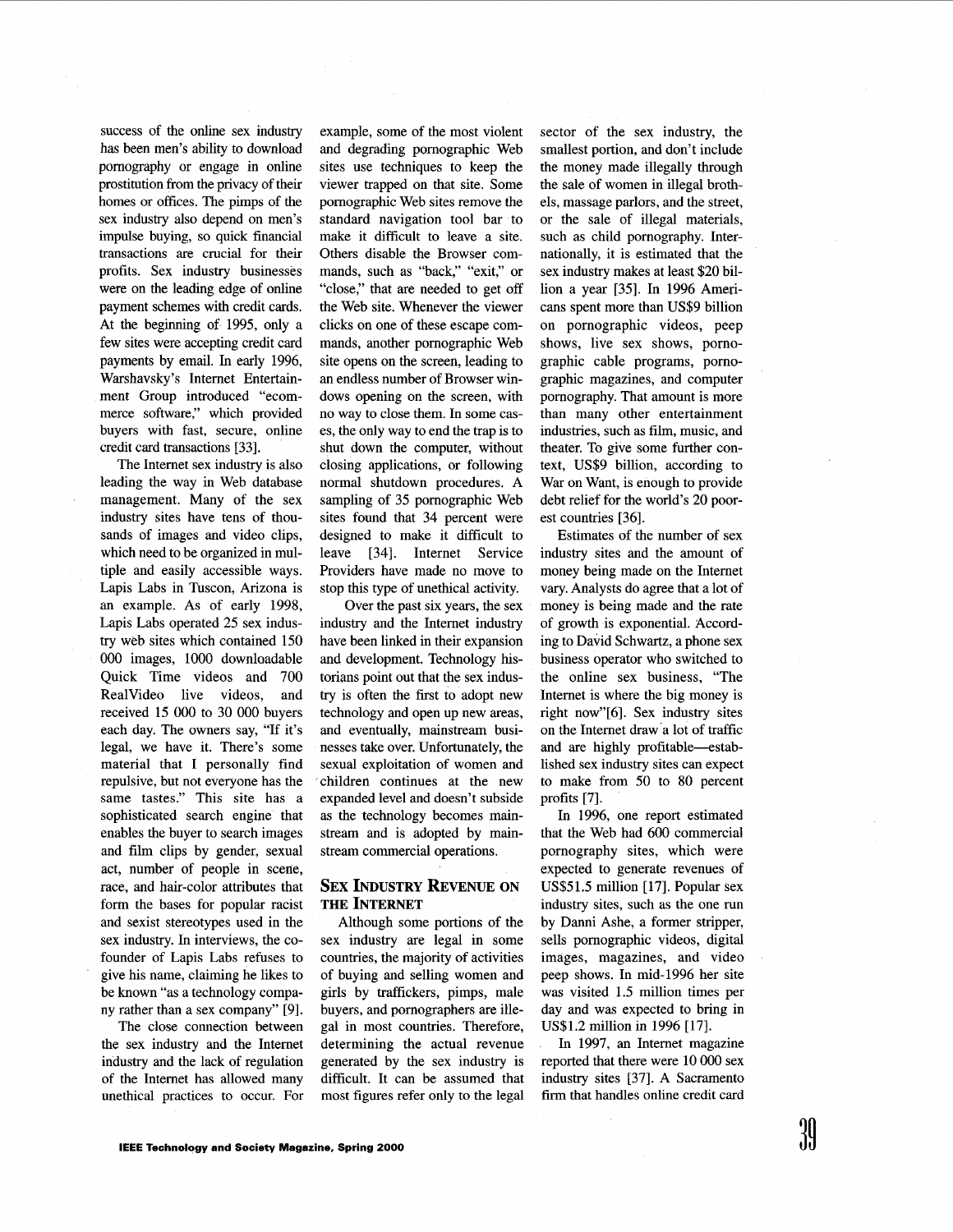transactions said that in 1997, the largest sex industry sites had revenues of US\$1 million per month, while the smaller sites took in approximately US\$10 000 per month **[6],** [38]. A midsize site that was accessed 50 000 times per day made approximately US\$20 000 each month. According to Forrester Research, an Internet industry analyst, the sex industry made US\$137 million on the Web in 1997 [7].

By early 1998, Internet industry analysts estimated that the sex industry revenue from the Internet alone was US\$1 billion per year. Forrester Research reported that "We know of at least three sites doing more than US\$lOO million a year" [39]. ClubLove, one of Internet Entertainment Group's main Web sites, was visited more than **7**  million times per day in early 1998. At that time the "club" had approximately 600 000 members who paid the US\$19.95 subscription fee [40].

In 1999, Datamonitor reported that "adult content" sales on the Internet, which excludes revenues from the sales of merchandise or advertising, was nearly US\$1 billion dollars, and comprised 69 percent of the total Internet content sales. Eighty-four percent of the content sales were from U.S. based Web sites. This market research firm predicted that by 2003 the "adult content" sales would reach US\$3.1 billion, half the anticipated revenue of online content sales [11].

Pornography has always been a high profit industry. In the early 1970s in the United States, the pornography industry generated revenues of approximately US\$8- 10 million per year. The combination of high profit and low enforcement of obscenity laws made this a logical place for organized crime activity. By 1977, the distribution of pornography in the United States was almost entirely controlled by organized crime. In the late 1970s the Federal Bureau of Investigation (FBI) reported that just a few individuals with direct ties to organized crime controlled almost all of the multi-million dollar pornography industry in the United States and its international distribution [41]. By the late nineties the U.S. sex industry was generating US\$9 billion per year-a 100 000 percent increase over a twenty-five year period *[36].* 

To what extent organized crime syndicates influence and control Internet technology or the sex industry on the Internet is not known. But organized crime's use of computer and communications technology to control the sex industry was revealed in October 1998, when United States Federal agents intervened in a plot to harm or kill six people who operated escort services in Las Vegas. Two "enforcers," slang for hired torturers or killers, and four members of the Gambino organized crime family were arrested. The crime group pressured a computer technician to hack into local telephone company switches and reroute calls from men seeking to buy women in prostitution to businesses that they controlled [42].

The enormous profits made by the sex industry on the Internet have attracted many budding entrepreneurs, unscrupulous operators, and probably organized crime syndicates. Intense competition has led many operators to attract buyers by supplying new material and more extreme images, such as bondage, torture, bestiality, and child pornography. Real women and children are used to create these images, leading to increased violence and exploitation of women and children as more and more degrading and violent images, videos, and live performances are marketed and sold.

#### **SEARCH ENGINES, ADVERTISING, AND THE SEX INDUSTRY**

Many Internet Service Providers (ISPs) and Online Services do not

like to admit to the extent of the sex industry's importance in Internet commerce, but the large ISPs profit from the sex industry by carrying their sites and online services. Search engines and directories also take in considerable amounts of money from the sex industry as advertising revenue.

Search engines are the indexing system for the World Wide Web.<br>Search engines, such as engines, such as Webcrawler, HotBot, Excite, InfoSeek, Lycos, search hundreds of thousands of Web sites per day, picking up keywords placed in the content of pages. Web users depend on the comprehensiveness and accuracy of search engines, which vary widely, to find material anywhere on the Web by entering keywords. Analyses of the searches on Web search engines show what subjects are being sought on the Web. In 1995, a study of the searches on one Web search engine found that 47 percent of the 11 090 most-repeated searches were for pornography [43], [44].

Soon after the sex industry began to *go* online, its leaders recognized the promotional value of search engines. On December 19, 1994, The Shrimp Club, an organization of men who live or travel in Southeast Asia, set up a Web site to give men information on events, parties, and products that featured Asian women. As part of their promotional strategy they ensured that their Web site was listed in web search engines. This aggressive marketing garnered them 15 *OOO* accesses to their Web site in the first week [13]. **This** priming of search engines was a strategy that **all** sex industry businesses on the Internet would adopt. As sex industry businesses increasingly moved to the Web, they placed paid advertisements for their sites with search engines and online services. Eventually, the success of a search engine depended on accepting advertising from the sex indus**try, as** the case of Snap Online demonstrates.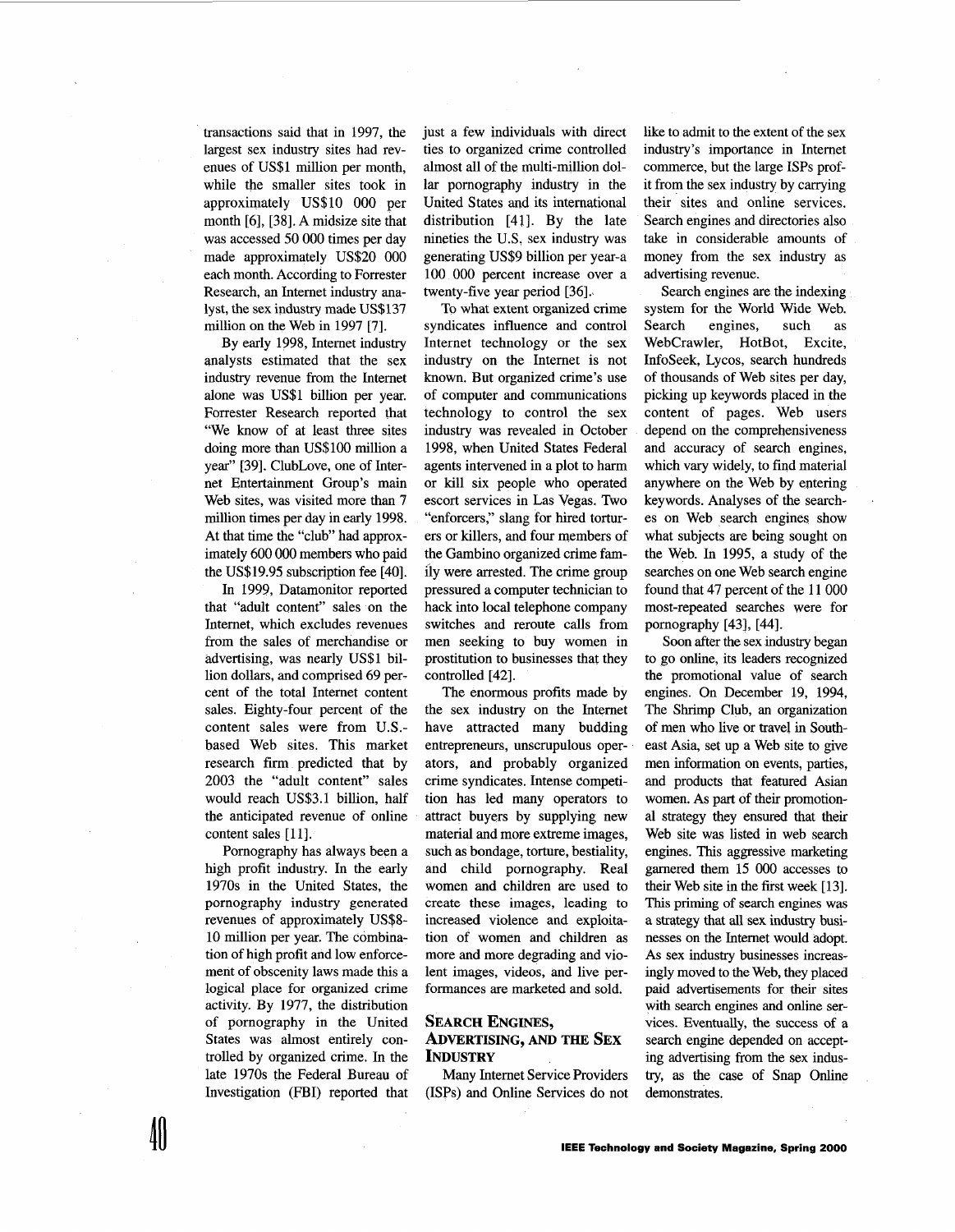In December, 1997, partially in response to public complaints of the pervasiveness of the sex industry on the Internet and parents concerns about children viewing sex industry sites or their advertising, CNET announced Snap Online, a Web directory safe for children. The Snap search engine was advertised as having no pornographic Web sites in its directory. In the press release, CNET said, "Snap Online does not accept any pornographic advertising, nor does it contain pornographic listings in its directory of more than 100 000 hand-selected Web sites." Nine months later, in August 1998, CNET announced that Snap would be including pornographic Web sites in its directory, and admitted that pornographic sites could be found through Snap for some time. Anyone searching for pornography on Snap would automatically be rolled over to the search engines Infoseek and Inkto**mi,** which index pornography.

Snap's executive producer, Katharine English, defended the decision by saying, "Our statistics show that 40 percent of our users are looking for this kind of material. This is a user-driven decision." The decision was rationalized by pointing out that everyone else is doing it, so they had to also. Katharine English said, "If you search for bestiali**ty,** you'll find it there. It's not like we're standing out." The lack of profitability was due to loss of advertising revenue from the sex industry [45]. Pornographic advertising banners on search engines are the "cash cow," or certain moneymakers, for the Web search engines and indexes. The owner of a Web site, search engine, or Web directory, is paid each time a viewer clicks on an advertisement on that page. Advertisers pay in the range of 12 cents to US\$l per click. The Snap Online example demonstrates the reliance of Internet search engines on the sex industry. Without the sex industry many services on the Web would close.

#### **GLOBALIZATION AND THE COMMODIFICATION OF WOMEN AND CHILDREN**

Looking at the growth and profits of the sex industry, it is easy to overlook the human cost. The profits of the sex industry are based on sexual exploitation, which first has to be acted out on real women and girls. Sexual exploitation traumatizes and scars women and girls for life [46]. Research on women in prostitution in San Francisco found that **82** percent had been physically assaulted and 68 percent had been raped while in prostitution. Sixty-eight percent suffered from post-traumatic stress disorder [47]. Similar research on women in prostitution from South Africa, Thailand, Turkey, the U.S., and Zambia found that 73 percent had been physically assaulted and 62 percent raped while in prostitution and 67 percent suffered from post-traumatic stress disorder [48].

It is widely assumed that women and girls enjoy being in prostitution and making pornography, while research findings reveal that women and girls are often tricked and coerced into the sex industry. The United Nations estimates that there are 200 million people around the world forced to live as sexual or economic slaves [49]. Few women choose to be in the sex industry. If any choice is involved it is usually the last choice, when no other options are available. Each year hundreds of Ukrainian women are trafficked into the United States. Most of the women believe they will be employed as waitresses or nannies, only to be forced into the sex industry using debt bondage once they arrive. In a survey of 476 Ukrainian women, zero percent responded that a job in the sex industry was an "acceptable job abroad" *[50].* In a research study from San Francisco, 88 percent of women in prostitution said they wanted to get out of prostitution, 73 percent said they needed job

training, and 67 percent said they needed drug and alcohol treatment *[5* 11. Internationally, 92 percent of women in prostitution report that they wanted to leave prostitution [48]. These findings reveal the harm done to women in the sex industry and their desire not to be in the sex industry.

#### **INTENSIFYING HARM**

The expansion of the global sex industry, especially on the Internet, has intensified the harm to the victims, and normalized and globalized the victimization and exploitation. Two components of globalization, rapid development and deployment of information technology and the industrialized commodification of women and children have become linked to expand and truly internationalize sexual exploitation. The lack of regulation of the Internet and prevailing uncritical views on the sex industry are contributing to the escalation of the global sexual exploitation of women and children through global advertising of prostitution tours and online marketing. The United States is the founder and leader of both of these industries, but their impact is felt profoundly all over the world, especially by women and children.

#### **ACKNOWLEDGMENT**

Thank you to Valerie Balding, University of Manchester, U.K., and Vanessa Chirgwin, Monterey Institute of International Studies, **U.S.A.** for their thoughtful comments on this paper.

#### **REFERENCES**

**[I] R.** Cook, "Clampdown on child **sex**  tourism," *BBC News,* U.K., Apr. **4,** 1998. **[2]** L. Shelley, Professor, American University, and Director, UN Institute for Transnational Organized Crime Studies, in Parliamentary Hearings, Russian State Duma, Oct. 9-10, 1997, **Pcrsonal Communication with**  Kristen Hansen, CEELI attorney in Russia. **[3]** T. Deen, "Women Foreign Ministers seek end to human trafficking," Inter Press Service, Oct. *5,* 1999.

[4] "First Lady to fight prostitution," *AP*